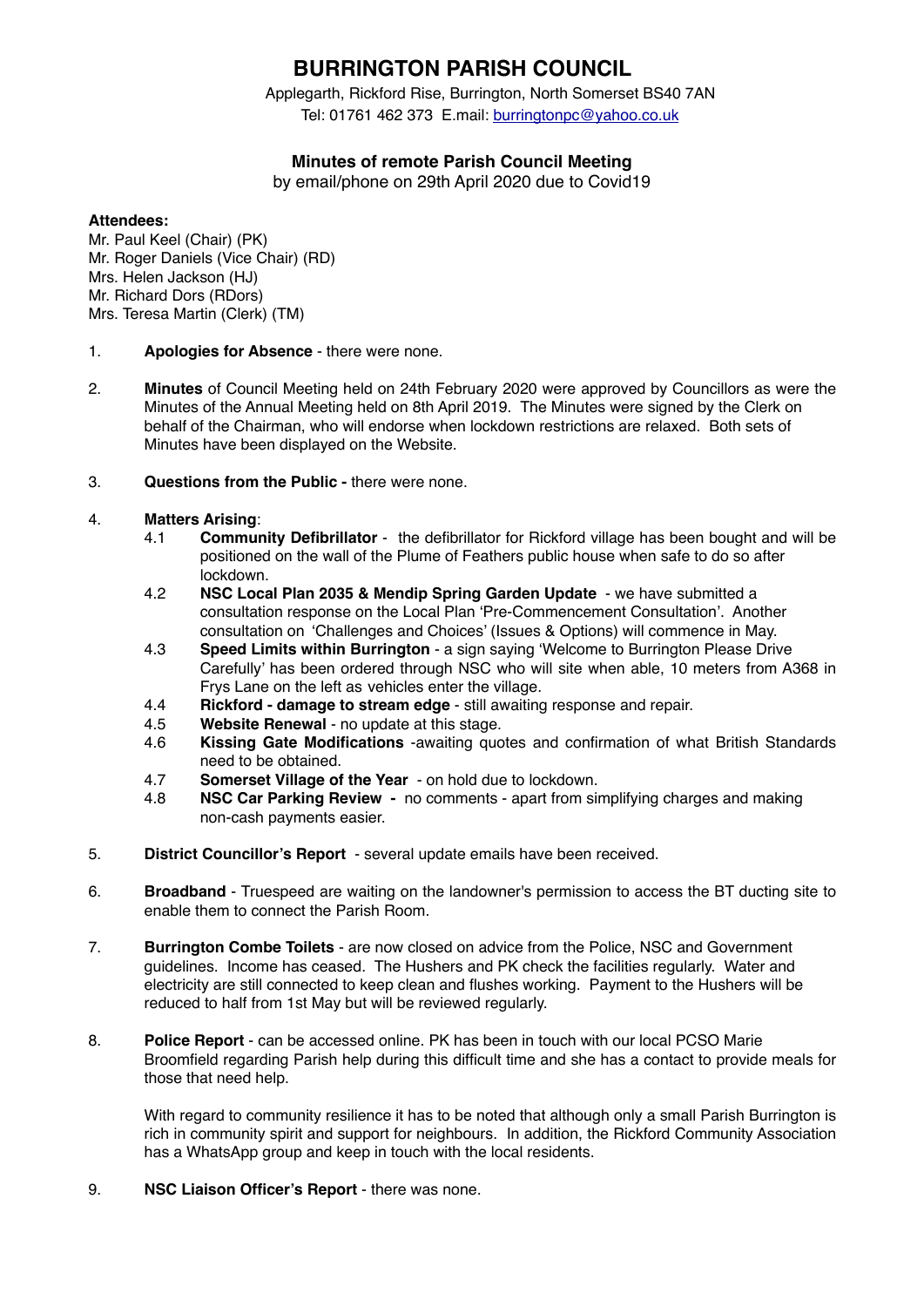# **BURRINGTON PARISH COUNCIL**

Applegarth, Rickford Rise, Burrington, North Somerset BS40 7AN

Tel: 01761 462 373 E.mail: [burringtonpc@yahoo.co.uk](mailto:burringtonpc@yahoo.co.uk)

### 10. **Correspondence**

- 10.1 **Mendip Local Plan Part II** Noted
- 10.2 **BHIB Insurance Renewal 1st June 2020**  PK has checked the documents which appear to be the same as last year, with insurance values increased by some 10-12%. The annual fee is £514.25.
- 10.3 **Coronavirus Planning** we are keeping up to date with the situation.
- 10.4 **Covid19 Response to Major Disasters (Operation London Bridge Update)** information will be kept on file.

#### 11. **Planning Applications**

**20/P/0451/FUH** - Penrose Cottage, Rickford Lane - two-storey side extension - **NSC advised** 'no comment'.

**20/P/0481/FUL** - Emley Farm, Bourne Lane - proposed construction of a replacement agricultural finisher building - NSC advised 'No comment'. PK declared an interest - **NSC Decision**: approved on 28 April 2020

**20/P/0705/AGA** - Land OS464599 South of A38 Bath Road, Langford - Prior notification of the construction of a 474m long internal hardcore farm track and hard standing on land parcel OS464599 in order to support the farming operations on that land. **NSC decision**: approval not required.

**20/P/0809/FUH** - Old Barns, Langford Road, Langford - Demolition of conservatory and erection of larger replacement extension to the front. Removal of internal conservatory style roof and erection of an infill extension in part of the resultant area. **NSC advised** 'no comment'.

#### **Updates:**

- Bristol Airport Expansion Refusal of application confirmed 19th March 2020
- Blagdon Water Gardens Decision still pending resolution of drainage issues

#### 12. **Burial Ground**

- The funeral of Mrs. Shirley Hadley took place on 18th March 2020
- Memorial Headstone for Alison Robbie was agreed

Many of the graves are being surrounded by pots, plants and other shrine objects which continues to make it difficult for the cut and strimming of the surrounding grass. A reissue of the Notice agreed at the Council meeting in January 2019 (see attached) will be printed and displayed on the Burial Ground gates and in the window of the shed on site.

- 13. **Joint Spatial Plan & Joint Local Transport Plan** the Joint Spatial Plan has been withdrawn and the Joint Local Transport Plan has been adopted. We will have to engage with the new Local Plan consultations to see how the issues will be resolved and to express our views.
- 14. **Accounts for Payment** payment of the accounts shown over leaf were proposed by Roger Daniels and seconded by Mrs. Helen Jackson. Although renewal is not until 1st June, it was agreed that the cheque to BHIB for Annual Insurance cover should be raised at this time. To minimise the amount of contact the Chairman agreed that the Clerk could be the third signatory on cheques payable to herself and Jeff Martin.
- 15. **Draft Annual Accounts Sign-off** acceptance of the draft Annual Accounts was proposed by Helen Jackson and Paul Keel.
- 16. **Audit Certificate of Exemption** has to be completed and returned to PKF Littlejohn by 31st July 2020. Covering documentation states that 'wet signatures' are still required and therefore paperwork needs to be completed in person not online - and in relevant order.